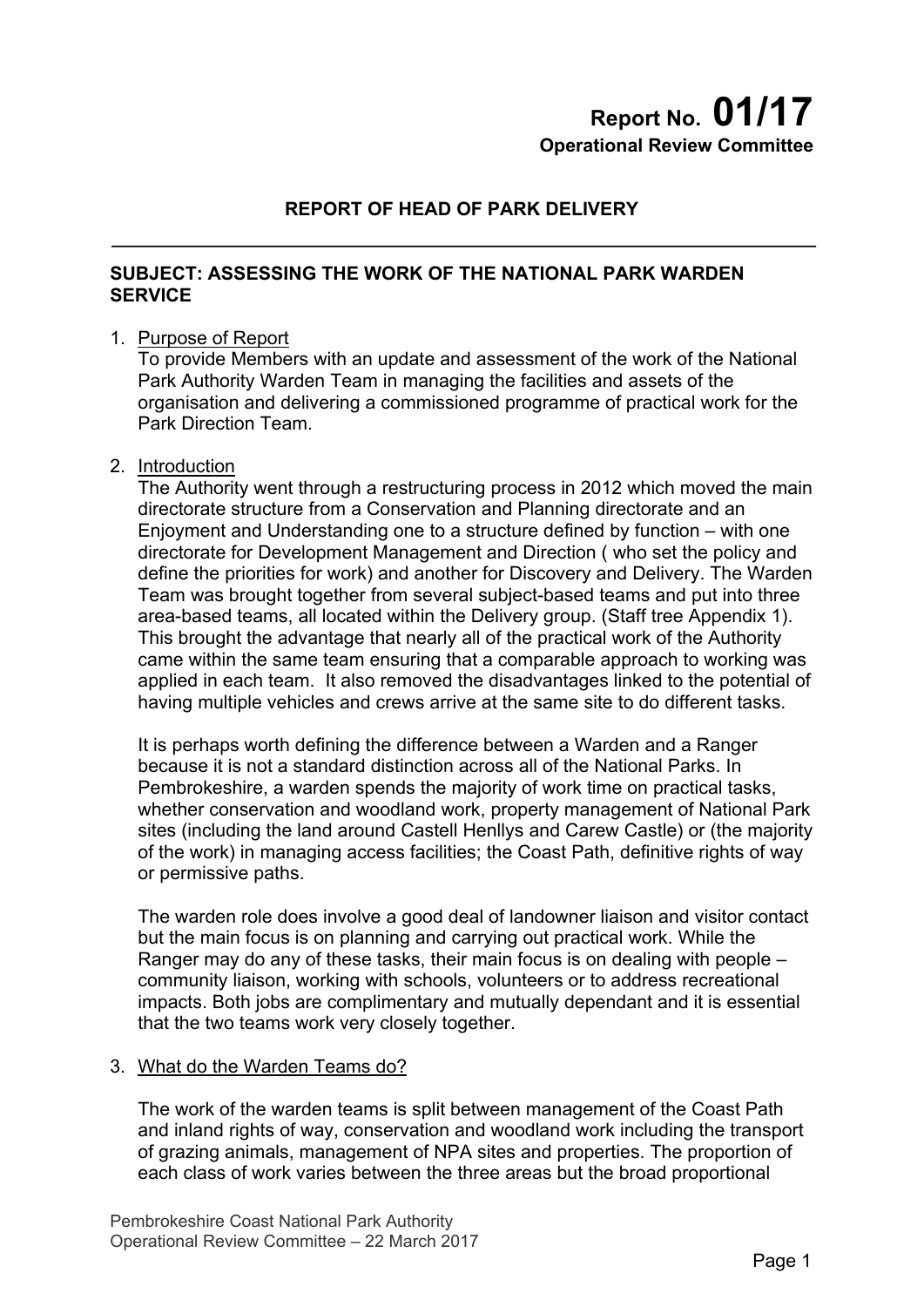division is shown in the chart below. Amounts of work vary from year to year but since 2012 the proportions of work have remained broadly similar though specific initiatives may make changes in individual years.



#### **Chart of how the Warden Work was allocated between work areas 2015-6**

# **The scale of the job**

The table below gives an idea of the scale of work carried out by the warden teams. A great deal of the work involves vegetation control – probably more is done here than in any other National Park because of a combination of low altitude, mild growing conditions and high fertility. Many paths are cut two or three times per year.

|                                                                   | <b>North</b>          | <b>West</b>        | <b>South</b>             | <b>Total</b>                  |  |  |
|-------------------------------------------------------------------|-----------------------|--------------------|--------------------------|-------------------------------|--|--|
| <b>Coast Path</b><br>maintained (Km)                              | 43                    | 162                | 107                      | 312 (inc high<br>tide routes) |  |  |
| <b>Inland Path</b><br>maintained (Km)                             | 301                   | 193                | 242                      | 736 Km of<br><b>PROW</b>      |  |  |
| <b>Number of NPA</b><br>owned sites<br>maintained                 | 11 sites & 7<br>Woods | 20 sites 1<br>wood | 15 sites $\&$<br>2 Woods | 43 Sites &<br>10 Woods        |  |  |
| <b>Acreage of NPA</b><br>sites maintained                         | 265 acres             | 235 acres          | 246 acres                | 873 acres                     |  |  |
| Number of<br><b>Woodlands with</b><br>commissioned work<br>2015-6 | 10                    | 0                  | 1                        | 11                            |  |  |
| <b>Acreage of NPA</b><br>woodland                                 | 219 acres             | 7 acres            | 10 acres                 |                               |  |  |
| No. of Nature<br><b>Conservation sites</b>                        | 39                    | 25                 | 17                       | 81                            |  |  |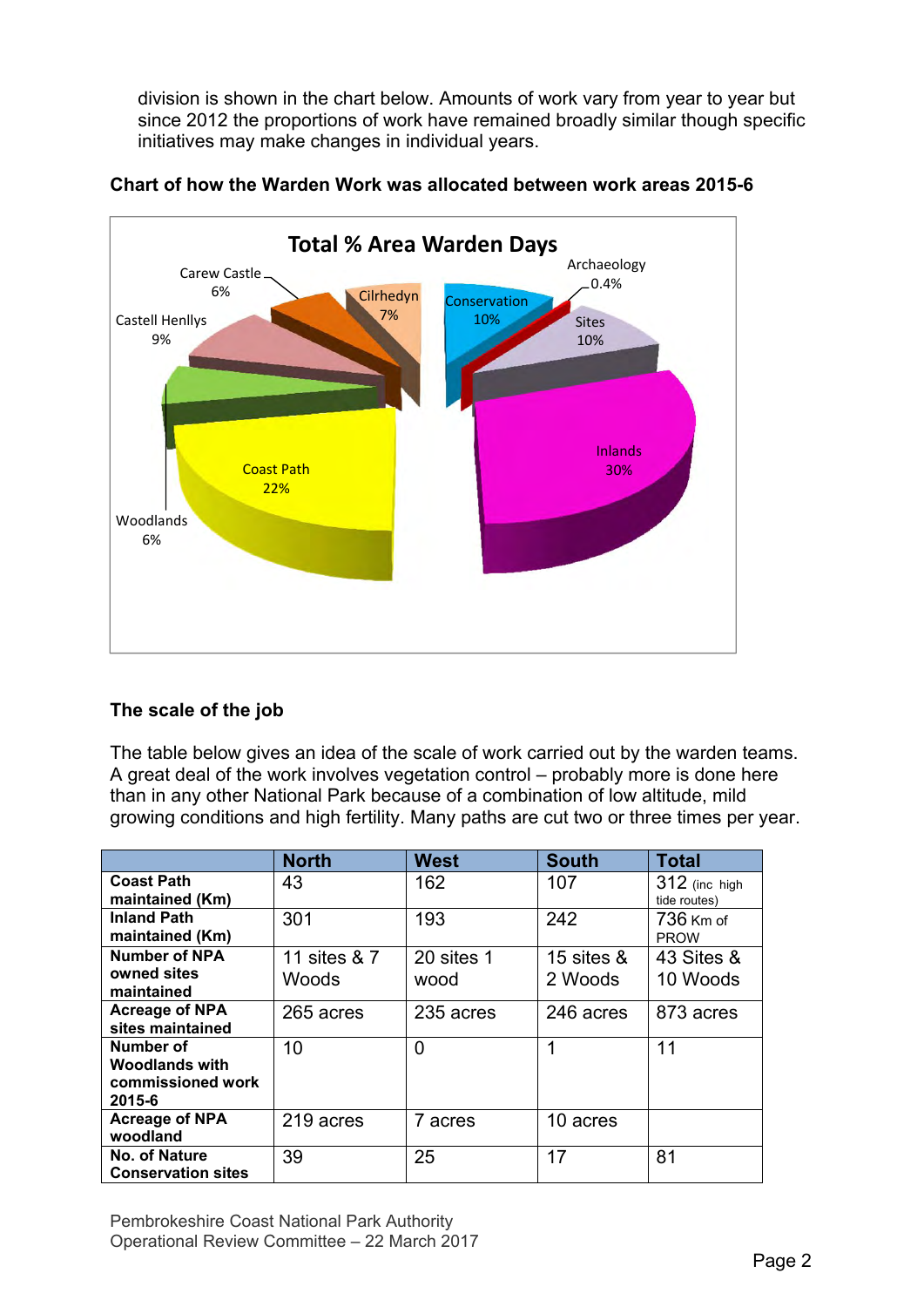|                                                            | <b>North</b> | <b>West</b> | <b>South</b> | <b>Total</b> |
|------------------------------------------------------------|--------------|-------------|--------------|--------------|
| with Warden tasks<br>2015-6                                |              |             |              |              |
| <b>Number of</b><br>archaeological tasks<br>allocated      | ာ            |             | C            | 2            |
| <b>Total number of</b><br>2016-7<br>commissioned<br>tasks* | 191          | 67          | 64           | 322          |

\*N.B. This is not an especially useful figure because the scale of an individual 'task' can be so variable e.g. one task could be fixing a drinking trough (important when there are livestock on the land) which could take a very short time to complete, on the other hand, conservation burning in the north (again one task) took 39 warden days last year.

#### 4. Resources and Costs

There are currently 19 full-time permanent wardens split into three area teams, each with an Area Warden Manager. The areas are shown below in Appendix 2. There are nine wardens in the north and five each in the south and west. Each team also has one or two trainees and a similar number of seasonal staff. The additional wardens in the north are there because the majority of the NPA owned woodland is in the north and that area has both the largest mileage of inland paths and the greatest number of delegated conservation tasks. The north team is located at Cilrhedyn and the centre there is also managed by the North Area Warden Manager. Each team operates out of a well-located and equipped depot which is shared with the ranger teams.

The total budget of the three Warden teams (including managers) is £689,000 of which 17% is paid for by the Coast Path grant. The majority of the budget is accounted for by salaries and related on-costs including travel and equipment / machinery (89%) with the remainder being accounted for by materials costs, property budgets and contractor costs (11%).

# **How do we evaluate the work of the wardens?**

We can look at the work of any staff in a number of ways, for this paper we have chosen to ask the following questions.

- a) Are we doing the right jobs?
- b) Are we doing those jobs well?
- c) Are there any 'better' (In terms of cost effectiveness, engagement of users, protection of the special qualities) ways to do the jobs?

# **a) Are we doing the right jobs?**

About 70% of the work of the warden team comes in the form of commissioned work from the Direction team – The warden teams then report back the work completed and rely on Direction to monitor the outcomes of our work and to adjust priorities to ensure the best use of resources. At the same time the wardens and their managers are all experienced in countryside management and are able to have an input into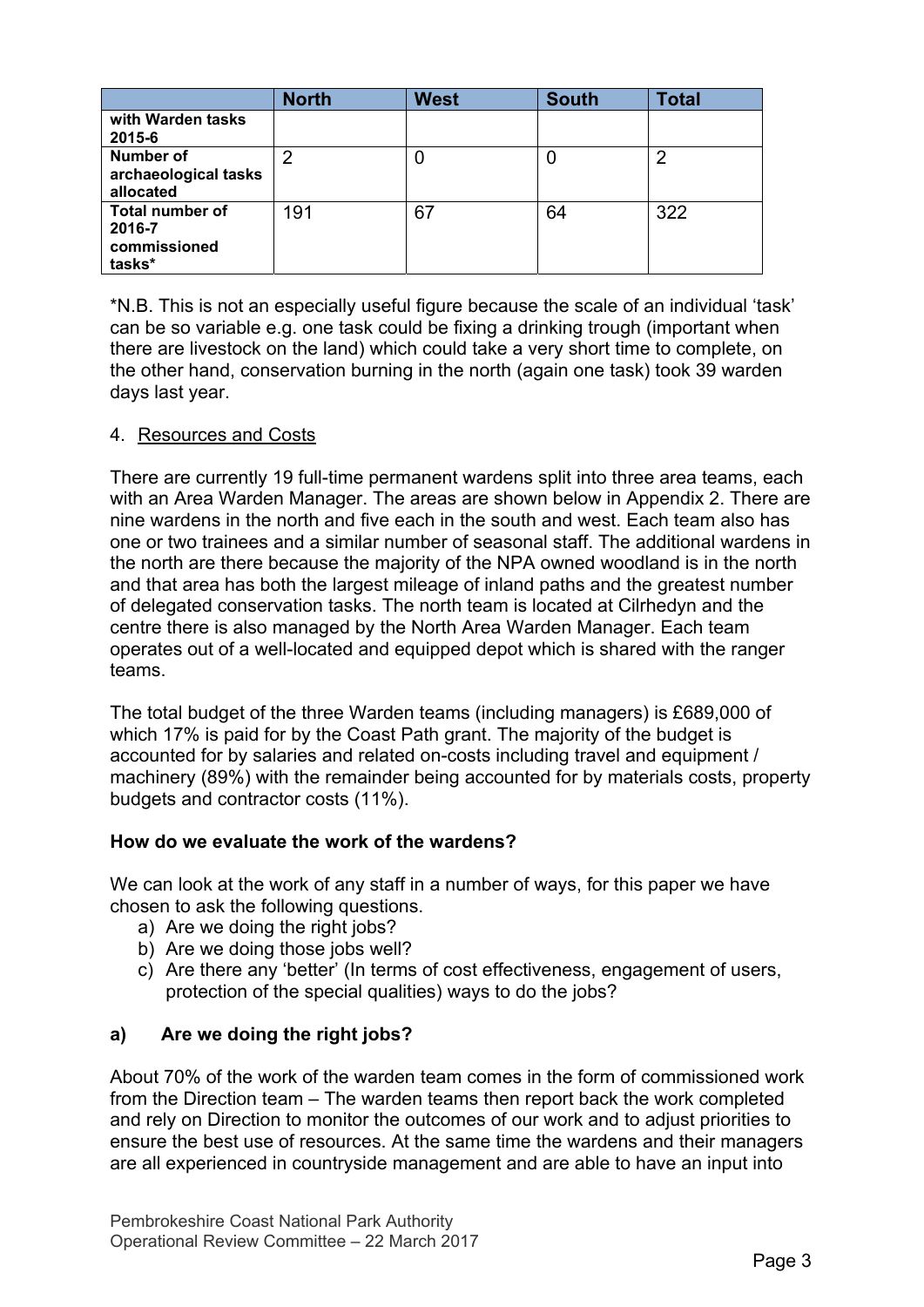work to ensure that the best results can be gained from the work done. The warden teams are expected to bring more to the process than a simple completion of the work order – they should be looking to add value where they can and to challenge work which is not cost effective or well defined. In essence, the managers are part of the checks and balance process. At the end of the day, however, the commissioning staff have the overview necessary to ensure that work done fits into corporate priorities.

At Carew and Castell Henllys the wardens that traditionally worked to the site managers now work as part of the area team. The work programmes are agreed with the site managers. This has advantages for the site manager in that more staff and equipment are available for tasks which need a bigger team and there is potential to cover sick leave and holidays more easily. It does cause frustration as well in that, at peak times, the demand on wardens, vehicles and equipment for path and conservation cutting may coincide with the busiest time on sites for events – resolving priorities is not always easy. In practice Carew has been funded from the south warden budget to have a short summer seasonal post to do many of the onsite jobs while the Castell Henllys Warden has remained fairly full time on the site though working to the north warden manager. It has been especially helpful for the Castell Henllys team to have access to the full warden team during the past few years of site development; although that has meant that the time allocated to Castell Henllys has significantly increased in recent years.

For the remainder of the work, the tasks are self-identified and allocated within the team. This may be because there is no direct 'Client' in Direction - for example, many of the Park's properties have the Area Warden Manager as the property manager so he identifies the work needed and allocates it within the team. In other situations the work is simply too widespread to be allocated by a single specialist officer. On the inland rights of way for example, most of the identification of path work comes either from surveys carried out by area staff or volunteers or because the teams themselves identify work for the winter during the summer cutting visits.

The jobs that the teams do are well defined to meet path standards or conservation prescriptions and the access prescriptions led by the Rights of Way Improvement Plan. There is always the question of the balance between work areas and this is defined partly by the amount of work needed and partly by corporate priorities. In most cases there is more work required than the teams have capacity to complete, so it is a matter of trying to keep each of the clients and the local community well served. Managers have to constantly prioritise regarding public safety, animal welfare and site presentation work.

# **b) Are we doing those jobs well?**

Here again the majority of monitoring of outcomes is done by the Park Direction Team using information on completion of jobs fed back into the system from the Wardens. The majority of work done is on the access side – management of rights of way, the Coast Path and a network of permissive paths. Maintenance is prioritised to focus first on the Coast Path (Greatest use / external funding / highest risk) and link paths, the promoted paths, then paths that we know are of importance to users and the local community. Members have recently received a presentation from the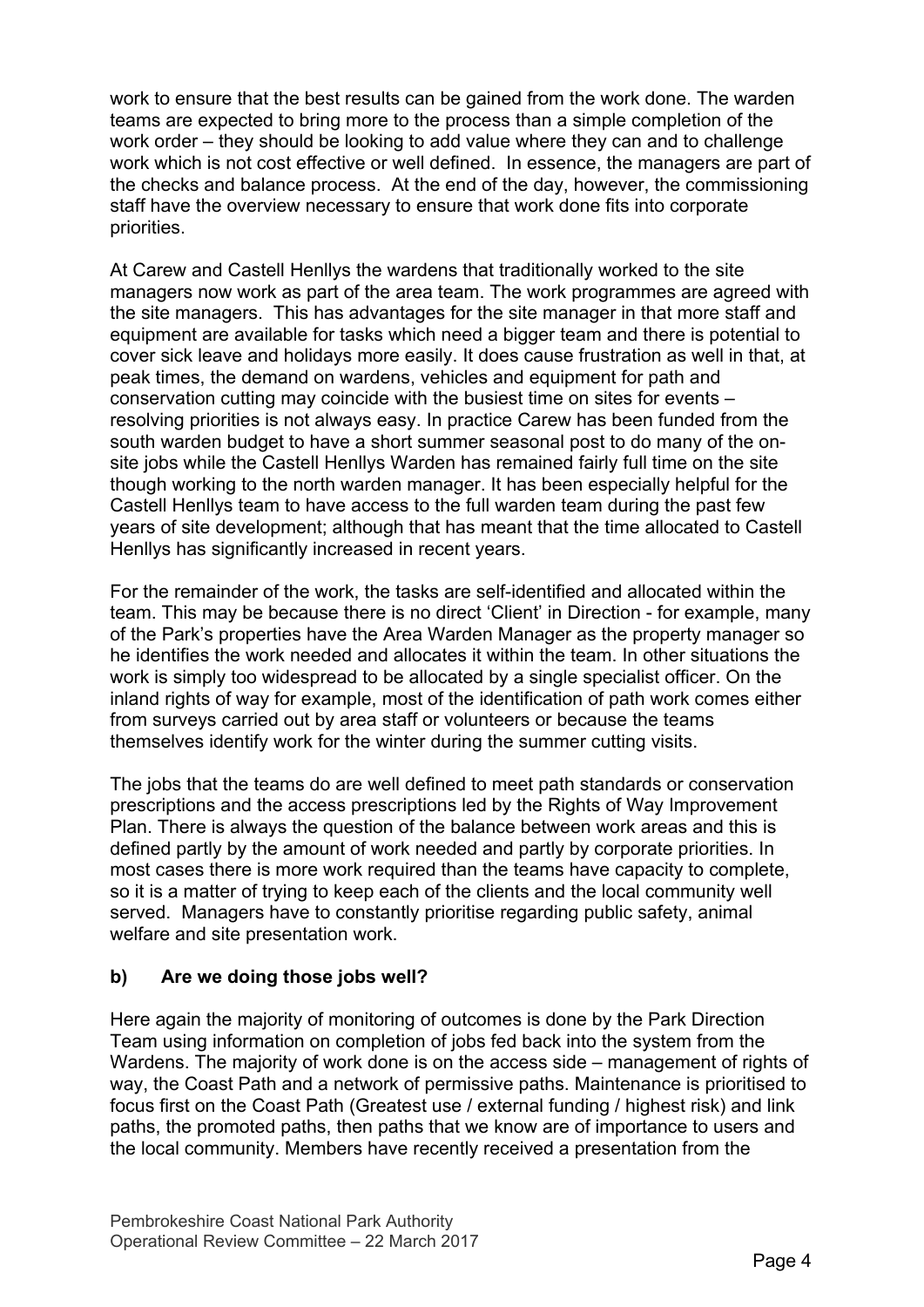Access Officer on the rights of way survey and the very positive response of users is a good indication of success.

In terms of the condition of the network, the percentage of paths open and available for use has stabilised at around 86%. This means that the managed network (Including Coast Path and Permissive Paths) has grown from 705km at the time of the Rights of Way Improvement Plan in 2007 to 964km today. The target set for 2017 in the plan was 885km. This has been a 27% increase in the network maintained with a broadly stable warden staffing level and some improvement funding from Welsh Government under the Rights of Way Improvement Fund. This means that the teams are fully stretched in maintaining the network, making it hard to take on new work even when that work is of high value for NPA objectives.

In terms of the management of Conservation sites and National Park owned sites, the Direction Team submitted their monitoring report in September 2016. The tone of this was very positive with many of the sites which are managed through the warden teams recording particular progress and an overall improvement in condition of the longer managed sites. The measures on Ffynnon show a steadily good result in terms of meeting management plan targets but there are situations where more work could be achieved with more warden time and resource.

In recent years the warden team have worked with the Rangers and the Discovery Team to take on a series of trainees. The initiative has been funded by the Heritage Lottery and has been in partnership with Brecon Beacons National Park Authority. Pembrokeshire Coast National Park has taken on 5 trainees per year for the last three years and much of their work experience has been generated from working alongside experienced wardens. The trainees have been selected less for their actual skills and experience and more for their potential to benefit from the placement. This has meant that for the wardens working alongside them there have been significant supervision and training challenges and the output of the trainees in their early months has not always exceeded their costs in terms of supervision time. However of the ten who have completed their year's placement, 9 are in full time employment (all but one in landscape-related work), one has gone on to additional training studying conservation at Aberystwyth and one of this year's group has already left us to take up a role with the Isles of Scilly Wildlife Trust. This project has the benefit of providing additional support for the warden teams once the trainees become well established and also providing local young people with the vital step onto the employment ladder that so many really need.

# **c) Are there any 'better' ways to do the jobs?**

It is always worth looking at whether there are ways to do the job more effectively than the present system but the definition of 'better' comes from a complex mix of judgements. The table below attempts to look at the options to using a warden team to carry out the work and while the rating for any individual box in the table can be questioned the decision is clearly not a simple one. The factors which argue strongly in favour of an in-house warden team as opposed to other options are.

1. The amount of machinery cutting required makes it much harder to get the work done by volunteers, landowners or the community. We have however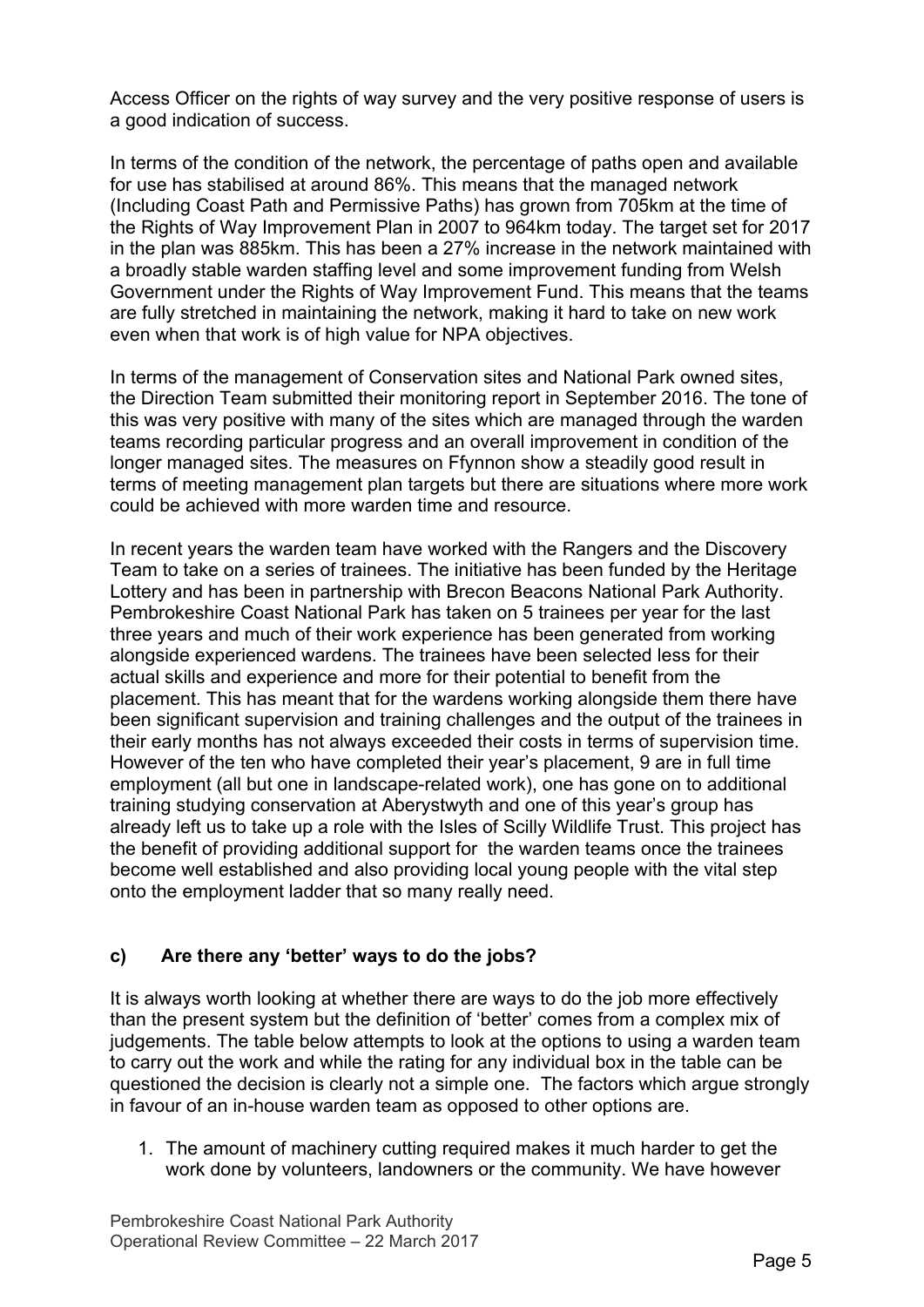increased the amount of cutting we do with contractors to bring more flexibility at peak times.

- 2. The importance of close relationships with landowners the vast majority of our rights of way and most of our conservation work takes place on other peoples' land (The NPA owns less than 1% of the park) a warden who may be working for twenty years in a single patch can develop good relations and a high level of trust. This is important for getting the work done but also as a 'face' for the Park Authority.
- 3. The need for a consistent approach and a timely response to complaints. These two elements, especially on the Coast Path mean that a park-wide team working to a consistent standard across the path network has many advantages.
- 4. The need to carry out the work is a landscape which is sensitive in terms of habitats, historic and visual landscape. The experience of the wardens also means that many of them can present that landscape in response to visitor enquiries.
- 5. The size of the conservation equipment used matches the size of the sites and paths that we manage. Most farmers and contractors now all use equipment far too large for conservation management.

#### **Are the alternatives to the present Warden Service 'better'? – the ratings in the table below may be subject to debate but it is interesting how many variables make up the word 'better'**

| Options                                                                                                                                    | Price<br>per<br>unit | Durab-<br>ility of<br>work | Reliabil-<br>ity /<br>certain-<br>ty of<br>work | Quality<br>and a<br>consistent<br>approach | Protect<br><b>NPA</b><br>from<br>claims | <b>Closer links</b><br>/ better<br>relations<br>for NPA<br>with<br>community<br>Landowner | Closer<br>links<br>for<br><b>NPA</b><br>with<br>users | Protect<br>Special<br>qualities | Flex-<br>ibility | Manage-<br>ment<br>Administ-<br>rative<br>cost |
|--------------------------------------------------------------------------------------------------------------------------------------------|----------------------|----------------------------|-------------------------------------------------|--------------------------------------------|-----------------------------------------|-------------------------------------------------------------------------------------------|-------------------------------------------------------|---------------------------------|------------------|------------------------------------------------|
| Contractors                                                                                                                                |                      |                            |                                                 |                                            |                                         |                                                                                           |                                                       |                                 |                  |                                                |
| Volunteers                                                                                                                                 |                      |                            |                                                 |                                            |                                         |                                                                                           |                                                       |                                 |                  |                                                |
| Pay other<br>organisations<br>NT,<br>community<br>councils,<br>$PCC - return$<br><b>PROW</b><br>delegation<br>Pay<br>Landowner<br>for PROW |                      |                            |                                                 |                                            |                                         |                                                                                           |                                                       |                                 |                  |                                                |
| Single NPA<br>warden Team                                                                                                                  |                      |                            |                                                 |                                            |                                         |                                                                                           |                                                       |                                 |                  |                                                |
| <b>KEY</b>                                                                                                                                 |                      |                            |                                                 |                                            |                                         |                                                                                           |                                                       |                                 |                  |                                                |
| Possibly better than present system                                                                                                        |                      |                            |                                                 |                                            |                                         |                                                                                           |                                                       |                                 |                  |                                                |
| Likely to be similar than present system                                                                                                   |                      |                            |                                                 |                                            |                                         |                                                                                           |                                                       |                                 |                  |                                                |

May be worse than present system

Likely to be worse than present system

The conclusion from this would be that while there may be cheaper ways to do any particular unit of work, the present system is the one which brings the most long term advantages and may well be more cost-effective over the longer term.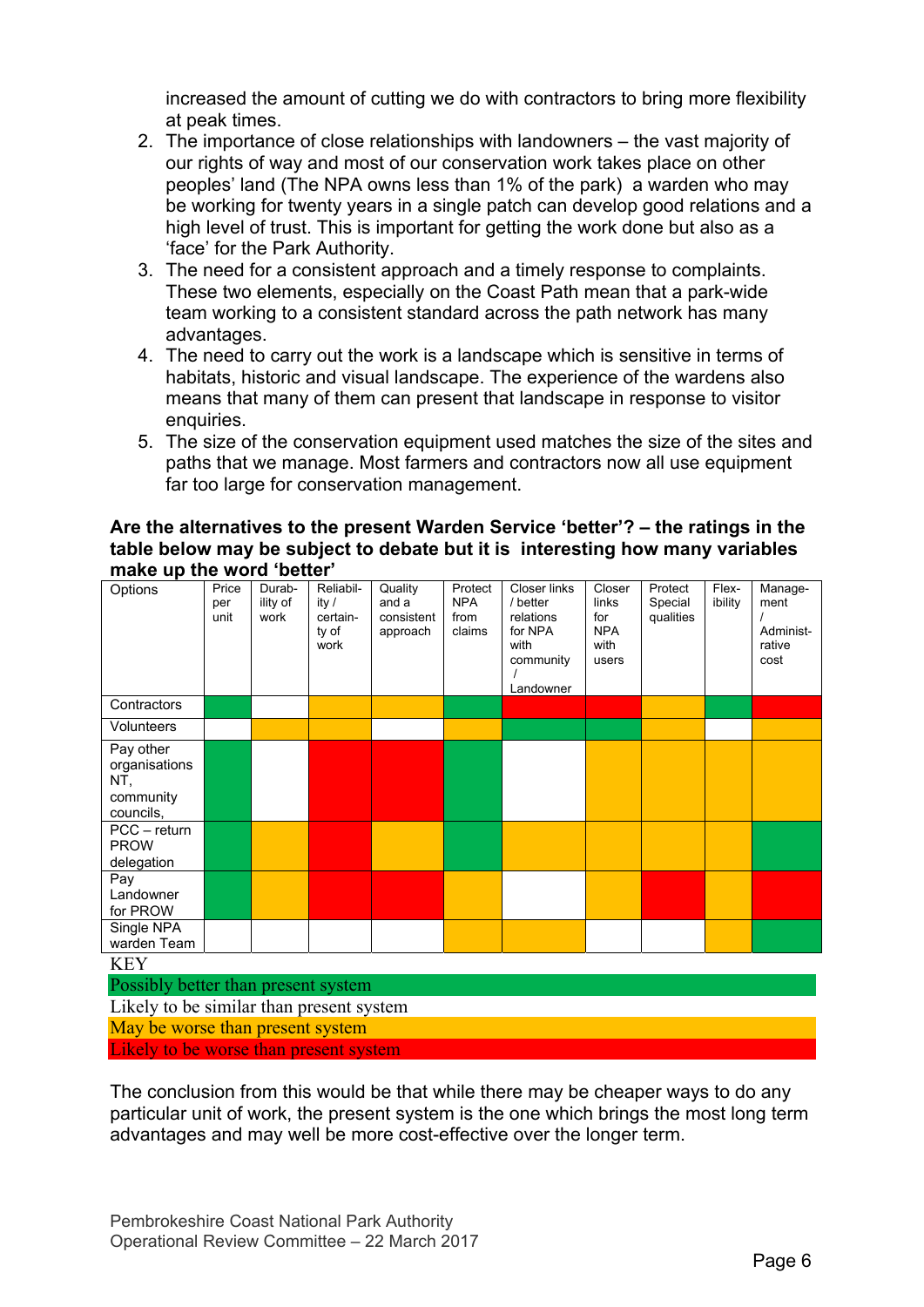#### Financial, Risk and Compliance Considerations

The costs of the service are outlined above. A review is needed for the warden service provided at Carew, but, at present there is no other direct challenge to the present way of working although there is a change in the line management structure planned.

The compliance issues are mainly to do with health and safety and environmental legislation. The teams work on a wide variety of jobs, often in challenging locations, and many of the works have to have SSSI and other consents required. In addition the teams need to meet a high standard of user safety and satisfaction. The present resources enable us to meet these compliance standards though the new team leader being sought should bring new expertise in equipment and safety to the role.

The main risk is that if future budgets are reduced, we will either not be able to sustain the level of staffing or the level of machinery maintenance and materials. At that point hard decisions will have to be taken about the priorities for work both in terms of corporate purposes and corporate liabilities.

Another challenge is the planned move of Rangers to the Discovery team. It will be important that their links with the practical work of the Warden teams are not lost.

# **Human Rights/Equality issues**

There are no Human Rights / equality issues that need to be considered as a result of this paper.

#### **Biodiversity implications / Sustainability appraisal**

The use of trained and very experienced directly employed wardens in small teams from local depots should bring the best possible results in terms of reducing environmental impacts and sustainable working. The majority of timber used is Wales-sourced and locally manufactured at Cilrhedyn and the team have recently changed working approaches to bring down annual mileage. For the warden team the mileage in 2016 was 15% lower than in the previous year reflecting changes in working and vehicle use practices.

The changes planned at Cilrhedyn may change the ability of the authority to easily source welsh-origin timber furniture but at present this forms the majority of the materials used. Wherever possible materials are reused or recycled.

In terms of biodiversity implications the work of the team is positive and even work like essential footpath cutting is carried out with an awareness and sensitivity to biodiversity implications.

#### Welsh Language considerations

The make-up of the warden teams to some extent reflects the communities which they serve - with most welsh speakers in the north and north-west and few if any in the south and south west. Two of the Warden Managers (West and North) are Welsh speakers, one a proficient learner, one first language. If we want to be able to offer a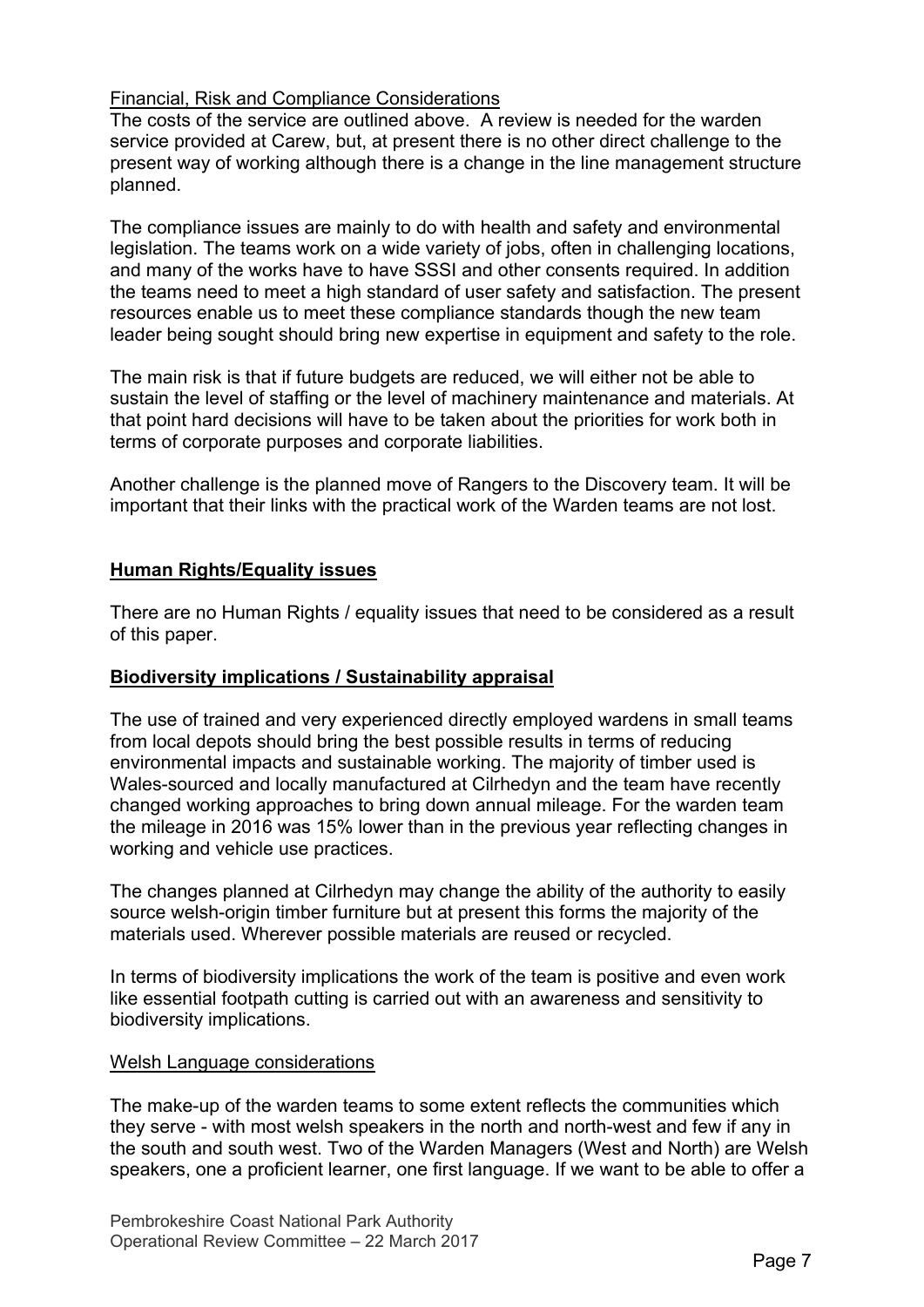truly bilingual service across the whole Park then as staff leave or retire, consideration will need to be given to recruiting more welsh speaking staff.

#### **Conclusion**

For many years the authority has prioritised the provision of practical work into the landscape of the National Park over other priorities. Even during the periods of the cuts of the last few years the work of the warden team has been seen as a priority and staffing, machinery and training investment has been maintained (one loss in 2015 from an assistant warden who left and has not been replaced). The operation of the Trainee programme has extended the work role of the warden teams.

The conclusion of the paper is that, if the delivery of a range of practical work in the National Park remains a high priority, then the constraints and opportunities support the continued employment of a significant and well-funded warden team into the future. This does not mean that there are not changes in structures, roles or in the use of other mechanisms such as better use of contractors or volunteers but it seems likely that for the foreseeable future the bulk of the work will require a well-trained and equipped warden team working closely with rangers and volunteers to use the best combination of resources to deliver the work.

#### **RECOMMENDATION:**

**That Members receive this report for information and take the opportunity to raise any concerns about the service. Members are encouraged to contact their local Warden Manager or Ranger and arrange a day on site to learn more about the practical work of the Authority.** 

*(For further information, please contact)* 

*Author:* 

*Charles Mathieson Head of Park Delivery*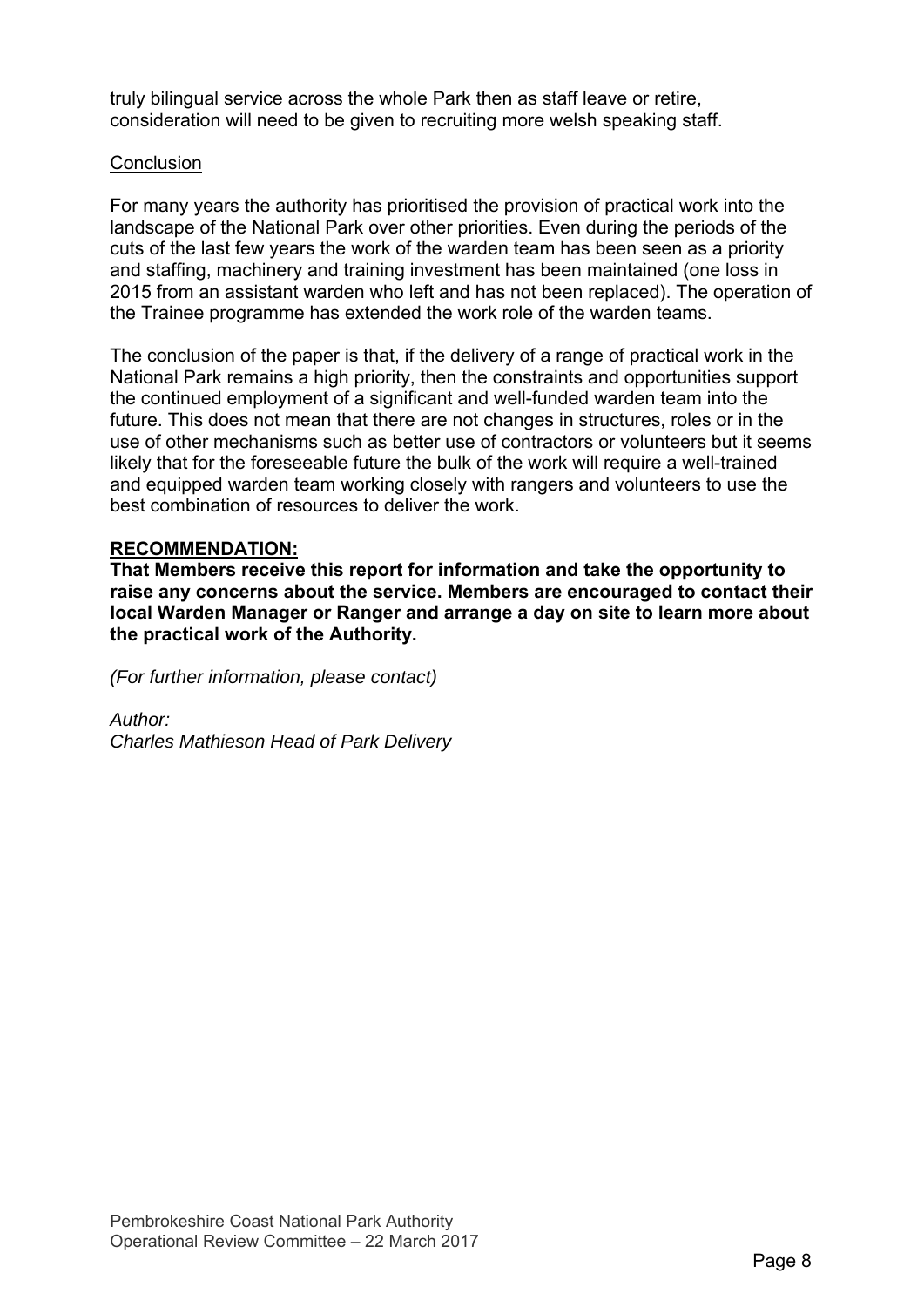# **Appendix 1 Staff Chart**